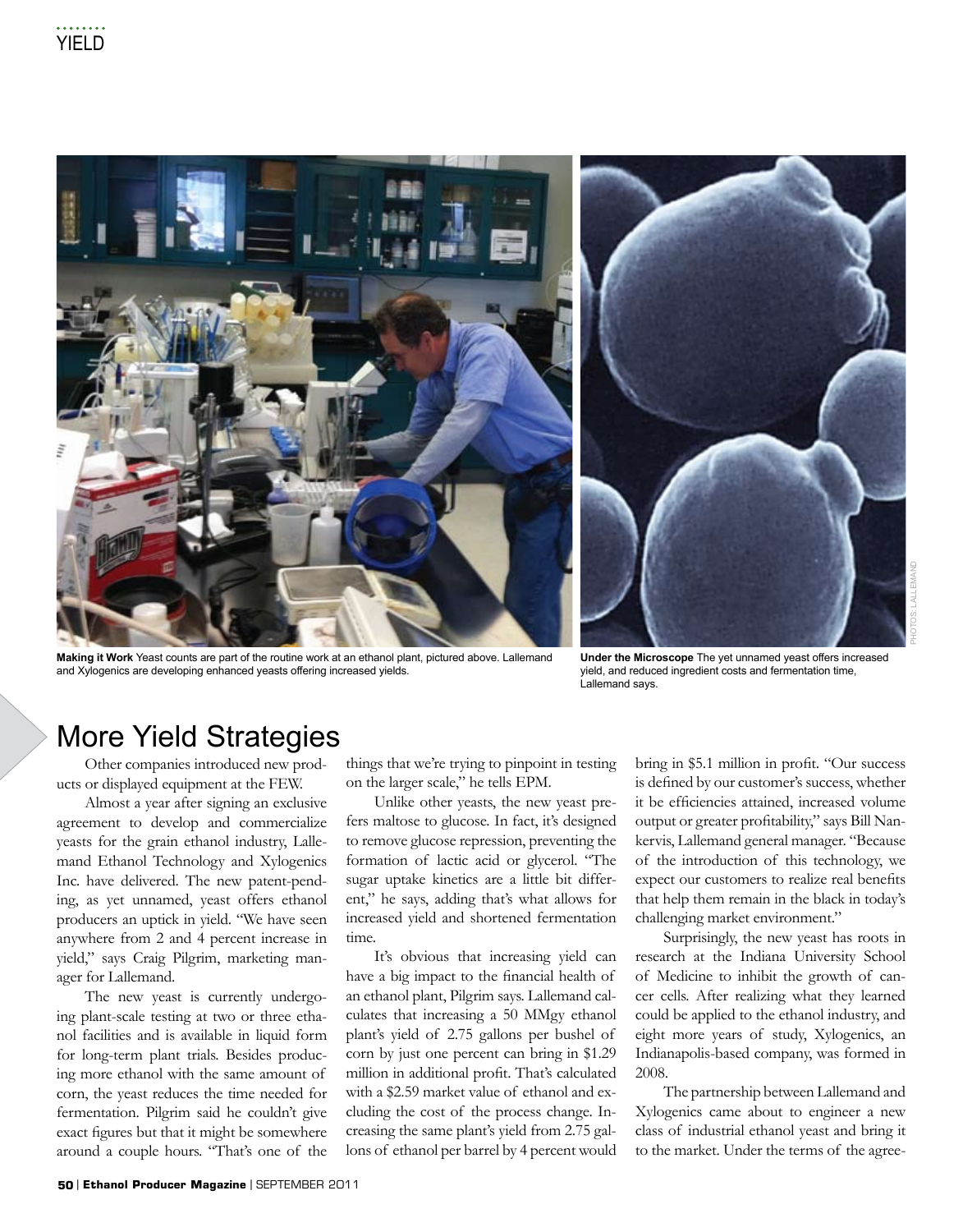ment, Lallemand, a U.S. business unit of the Canadian yeast and bacteria producer Lallemand Inc., is responsible for process development, manufacturing and commercialization of the new yeast while Xylogenics will receive patent license fees and royalty payments.

The process to name the new yeast began at FEW. More than 100 attendees responded to an invitation to submit ideas for a name. The company is currently going through those suggestions to pick a winner, Pilgrim says.

At the AkzoNobel booth, Danny Haynes, senior technology coordinator, talked about an experimental product that works with enzymes to increase yield. It's an enzyme accelerant in the product-development phase at Eka Chemicals, a business unit of AkzoNobel. The accelerant could increase ethanol yields by 2.2 percent, Haynes tells EPM.

AkzoNobel is a global paints and coatings company that also produces specialty

#### **Amount of Corn Starch Solubilized**

30 min - 200x





Cornstarch with alpha amalyse Cornstarch with alpha amalyse and enzyme accelerant

**See the Difference** Microscopic images of corn starch with alpha-amylase enzyme, on the left, compared to corn starch with alpha-amylase enzyme and an enzyme accelerant show the increased starch conversion.

SOURCE: AKZONOBEL-EKA CHEMICALS; PHOTOS: KENDRA MAXWELL

chemicals. With a focus on sustainibility, the company became interested in the secondgeneration fuel ethanol industry due to its knowledge of the chemistry of cellulosic materials. "[That's] now being refocused into the corn ethanol initiative," Haynes says.

### **Working hard to bring our customers** the cleanest power possible...



With our cutting edge design and manufacturing capabilities we make plant efficiency possible. Indeck provides the highest quality steam generating products to suit today's ethanol industry.

#### **Indeck Supplies:**

- Packaged Boilers
- **Thermal Oxidizers**
- Solid Fuel/Biomass Applications
- Rental Boilers
- **Boiler Parts**
- 24-Hour Emergency Services



800.446.3325 www.INDECK.com

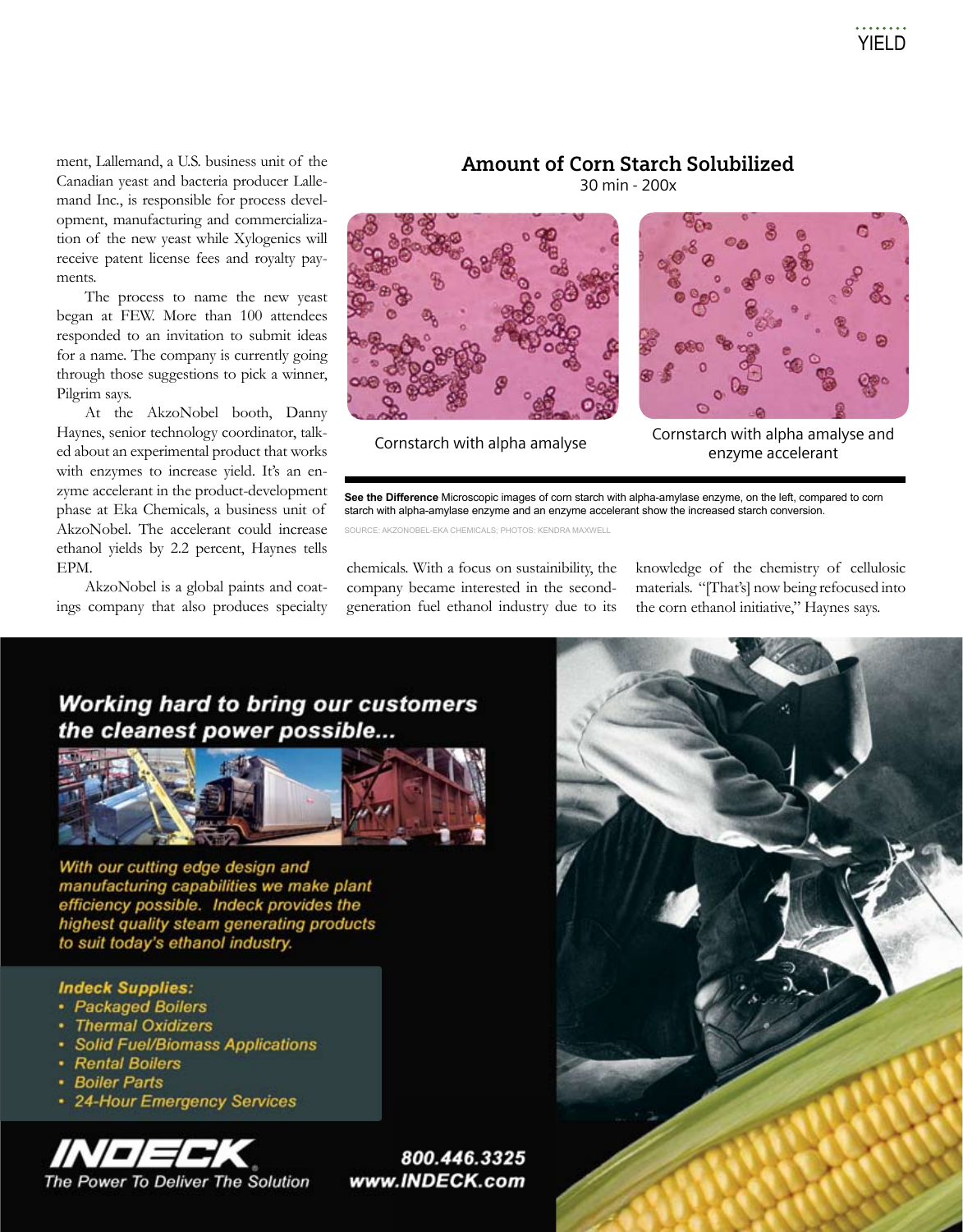

• Increases the yield of sugars from the hydrolysis by 9%

SOURCE: AKZONOBEL-EKA CHEMICALS

During early testing, the company found that its enzyme accelerant increased yield or reduced conversion time for cellulosic ethanol, and soon discovered that it worked for corn ethanol too. "Development work has been under way for a couple of years and the product can now be provided in commercial quantities," he says. "The product is currently not being offered to the industry, but we intend to build a partnership agreement with a business that can deliver the most customer benefits out of the technology."

A third company, Arisdyne Systems Inc., announced during FEW that the National Corn-to-Ethanol Research Center had agreed to license and support

Arisdyne's Controlled Flow Cavitation system. It will be offered as an adjunct test feature of NCERC's pilot-scale test facility on the campus of Southern Illinois University Edwardsville.

Tests of Arisdyne's patented methods and devices were conducted at NCERC in 2009, demonstrating yield increases of 2 to 3 percent with low flow rate of 5 gallons per minute. Since then, more than five fullscale tests have been initiated at plants using corn, milo or a mix of both with flow rates of 600 to 1,800 gallons per minute, the company says. The commercial-scale tests of the cavitation system have shown yield improvements of 3 to 5 percent. "Arisdyne is extremely pleased that NCERC provided opportunities to advance ethanol's position as a clean, alternative energy," says Peter Reimers, president and CEO of Arisdyne. "We are most grateful to the many industry participants and to NCERC for the support they have provided in helping to verify the effectiveness of our technology in the laboratory and at full commercial scale. Further research involving the CFC system is expect-